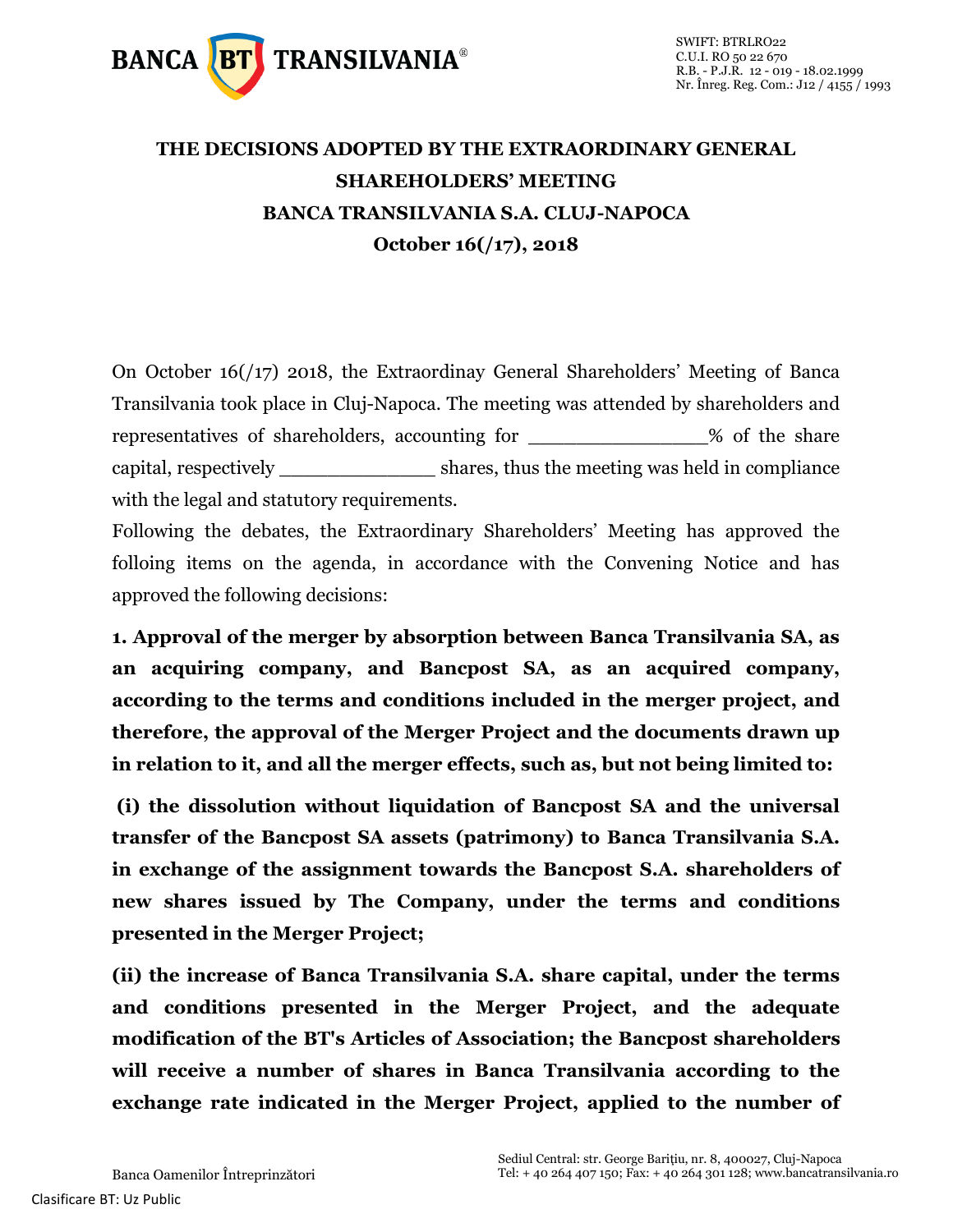

**shares they hold in Bancpost at the reference date of the merger approval decision.**

**(iii) Granting of a mandate to the Banca Transilvania Board of Directors for the determination of the final value of the BT share capital increase as well as of the merger premium, as stipulated in the Merger Project, having the capacity to decide also on:**

**a) the option to cancel those TLV shares that would have been allocated to the account of Bancpost shares for which the right of withdrawal has been exercised in accordance with the provisions of art. 134 of the Law no. 31/1990;** 

**b) the option to cancel those shares issued by Banca Transilvania and which, because of rounding operations, are not allocated to the Bancpost shareholders;** 

**c) to set a compensation price for the shares fraction resulting from the rounding down;** 

**d) any other items, data, including (but not being limited to, e.g.: the date, the registration date or the payment date, if required) or the events necessary to complete and implement the merger between Banca Transilvania and Bancpost.**

(adopted with  $\qquad \qquad \qquad \text{votes, representing } \qquad \qquad \text{\% of the capital}$ share; the number of valid votes is \_\_\_\_\_\_\_\_\_\_\_\_, of which \_\_\_\_\_\_\_\_\_\_ votes **for, \_\_\_\_\_\_\_\_\_\_** votes **against; \_\_\_\_\_\_\_\_\_ abstention)**

**2. The granting of a mandate to Banca Transilvania's Board of Directors, with the right of sub-delegation, to take all the measures and to perform all administrative, economic, financial or legal operations considered necessary or appropriate by them so as to implement the Merger and the Merger itself approval decision, such as, but not being limited to:**